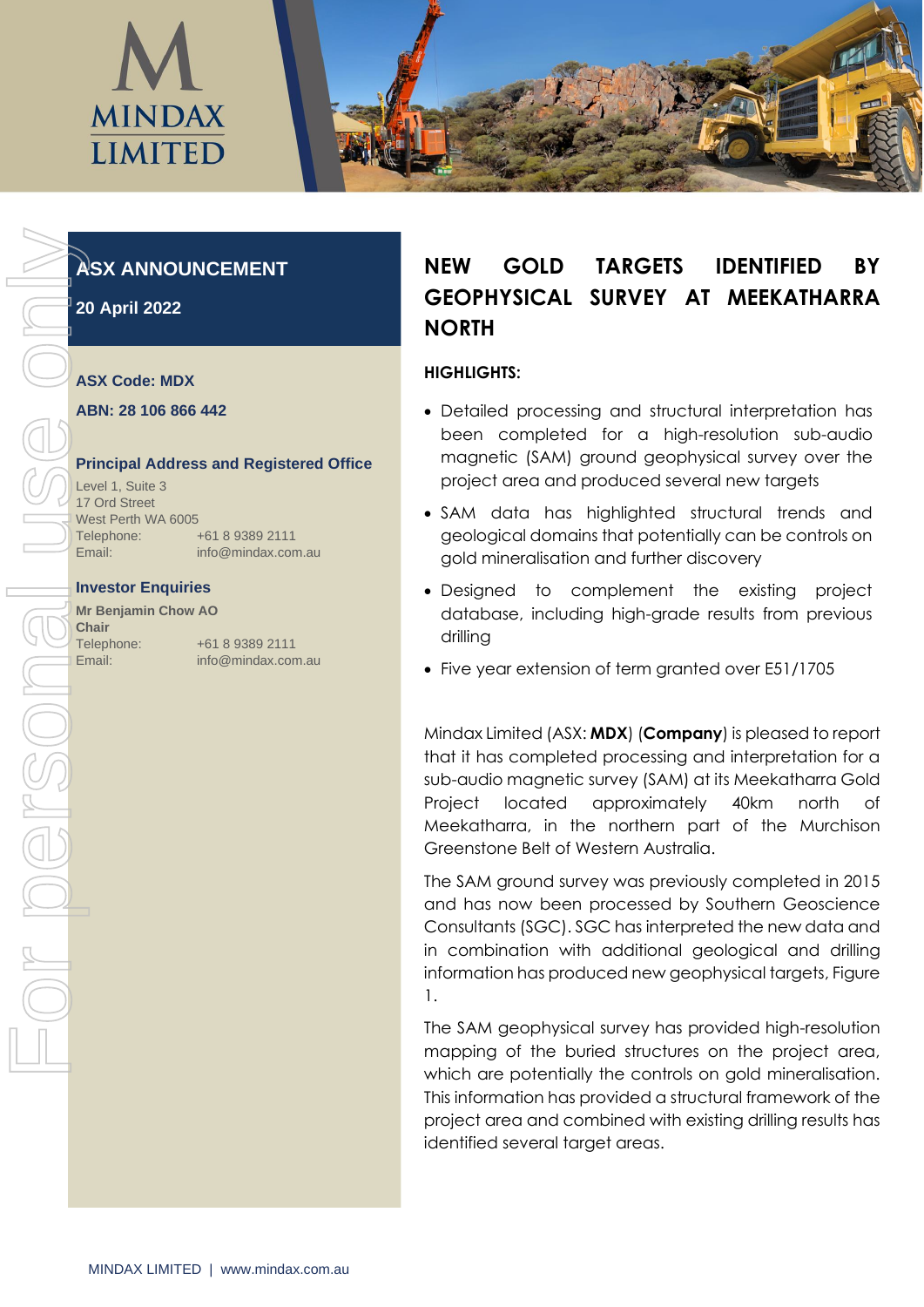

The [Department of Mines, Industry Regulation and Safety](https://www.google.com/search?rlz=1C1GCEU_enAU819AU819&q=Department+of+Mines,+Industry+Regulation+and+Safety&stick=H4sIAAAAAAAAAONgVuLVT9c3NCyIN60wzc4oWcRq7JJakFhUkpuaV6KQn6bgm5mXWqyj4JmXUlpcUlSpEJSaXpqTWJKZn6eQmJeiEJyYllpSCQBqoJldRwAAAA&sa=X&sqi=2&ved=2ahUKEwjU2Iqf9YP3AhXtGLkGHT-1CN0QmxMoAXoECD4QAw) recently granted a five year extension of term over E51/1705. The extension has been granted without increasing annual expenditure requirements.

The Company completed an exploration drilling campaign in 2021 (refer ASX release 28 June 2021), which focussed on the northern end of the tenement and tested several historical geophysical priority targets. Some of those targets are located along the southern structural corridors extrapolated from the Andy Well Gold Mine, located within 2km from the project area and within proximity to historic drilling. This previous work returned significant gold intercepts. The 2021 exploration programme confirmed the presence of gold mineralisation that support the previous geophysical interpretation.

# **SAM Geophysical Survey**

SAM is a geophysical technique using electrical current that is channelled between two widely spaced electrodes located along strike. The current will be channelled along zones of lower resistivity in this direction as these form paths of least resistance. Conductive or low resistivity zones are often related to a fault or contact, or a lithological unit that is more susceptible to weathering. The project area is deeply weathered and or covered by substantial transported overburden overlying the bedrock. The technique can potentially provide a richer structural understanding of ore rock domains and most importantly detect and map conductive signatures that represent structural trends. The SAM survey was undertaken over two large blocks, Figure 2 of the project, however SGC has provided an interpretation over the entire project area, by combining the SAM data with the open file magnetics data.

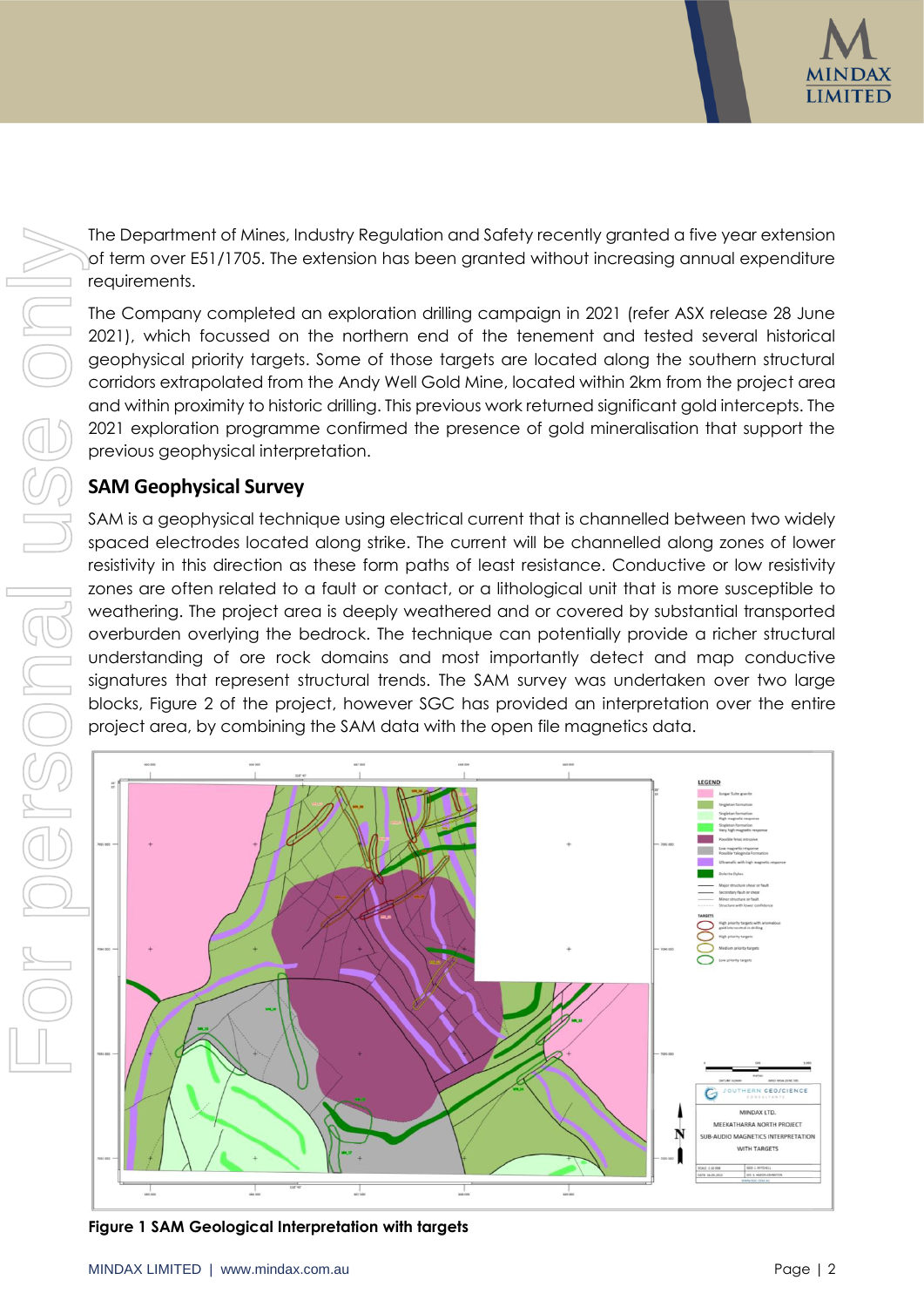



**Figure 2 SAM surveyed area showing survey lines and thick black line is the electrical current line.**

The SAM geophysical survey has provided high-resolution mapping of the structures of the project area, which are the controls on gold mineralisation. This information has provided a structural framework and increased the Company's confidence in its geological and structural understanding of E51/1705.

The SAM survey has identified eighteen target areas. Five high priority (priority 1 red) targets, Figure 3 with anomalous gold intersected in drilling have been identified. These targets occur around faults in the north of the tenement, which is where previous drilling has been concentrated.

A further additional five high priority (priority 2 orange), Figure 3 targets have been identified and predominately focussed on faults along strike from anomalous gold intersected in drilling and in the same stratigraphic setting as Andy Well. These targets provide geophysical confidence as the Priority 1 targets but have no known mineralisation from drilling, however,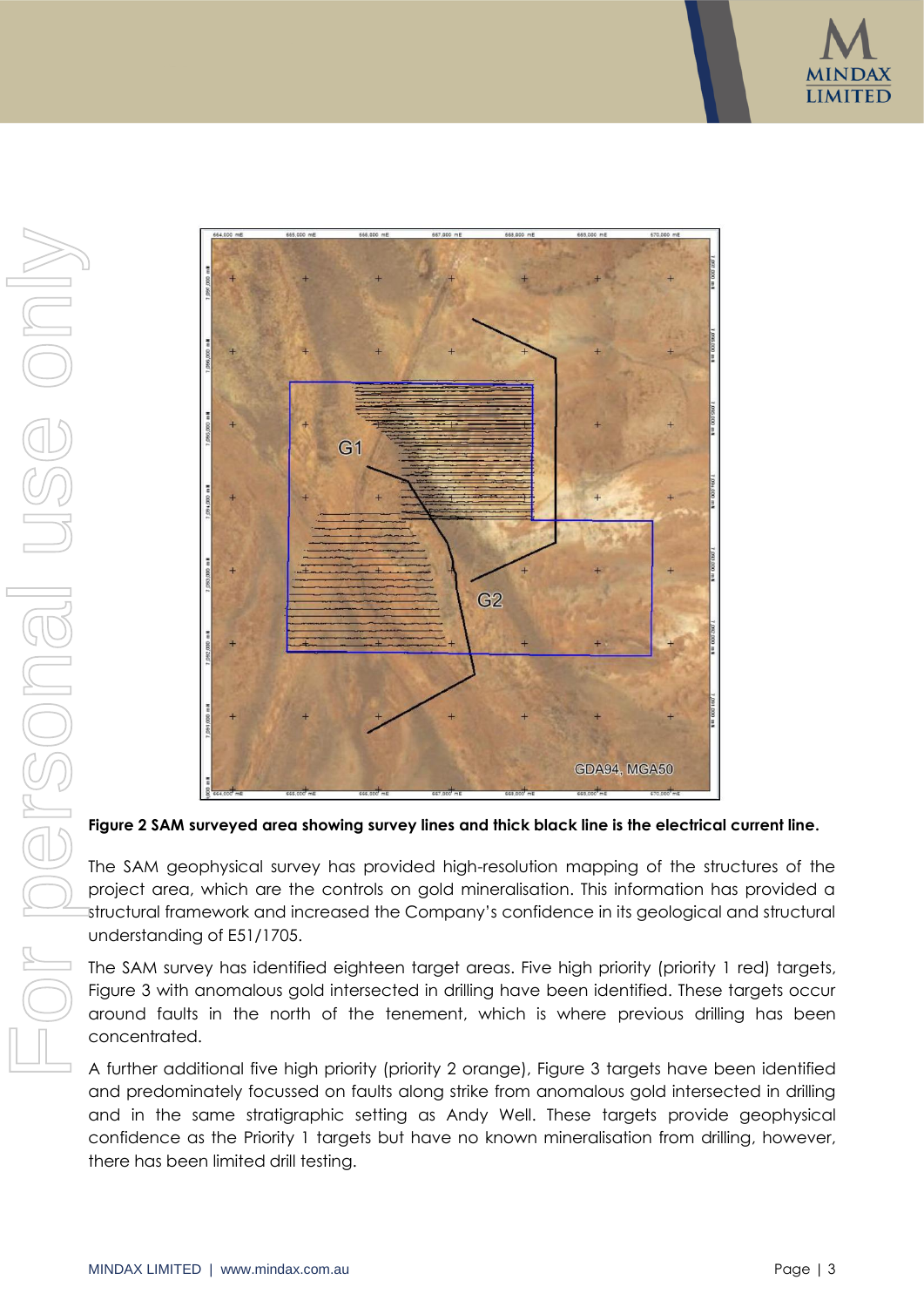





**Figure 3 SAM lithological interpretation with target and historic drill collar locations**

The southern interpreted geological corridor is potentially the same stratigraphic setting when extrapolated from the Andy Well project. This provides the opportunity for this area to be considered for future exploration. The Company is currently assessing all information gained from the SAM survey in order to interpret the geological prospectivity of the project.

This announcement has been authorised for release by Benjamin Chow AO, Chairman.

# End of Announcement

For further information contact: Benjamin Chow AO Chairman Mindax Limited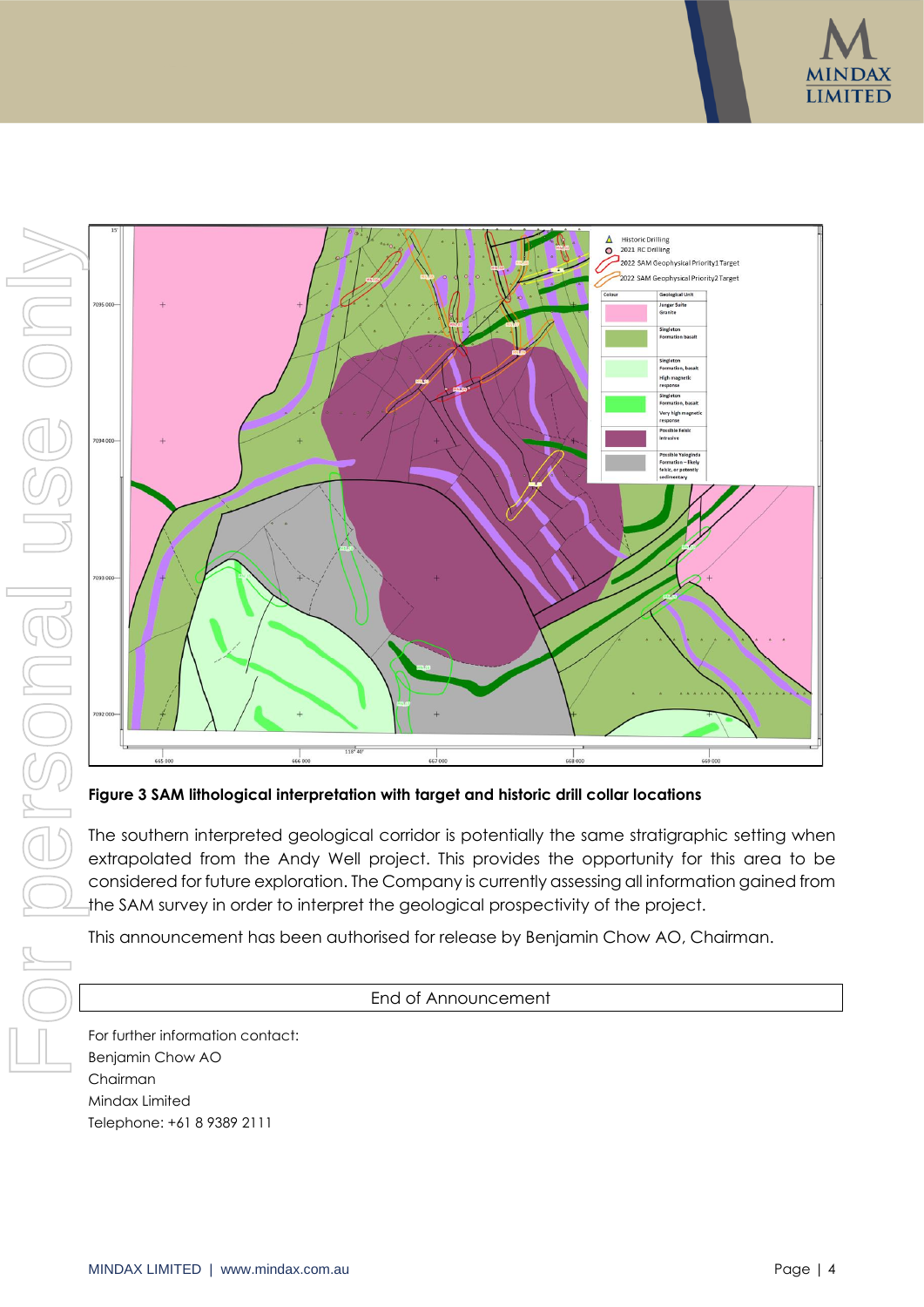

#### **Competent Person's Statement:**

The information in this report that relates to Exploration Results is based on information compiled by Mr John Vinar who is a member of the Australasian Institute of Mining and Metallurgy, with more than 5 years' experience in the field of activity being reported on.

Mr Vinar is a consultant to the Company and has sufficient experience which is relevant to the style of mineralisation and type of deposit and to the activity which he is undertaking to qualify as a Competent Person as defined in the 2012 Edition of the "Australasian Code for Reporting of Exploration Results, Mineral Resources and Ore Reserves". Mr Vinar consents to the inclusion in the report of the matters based on his information in the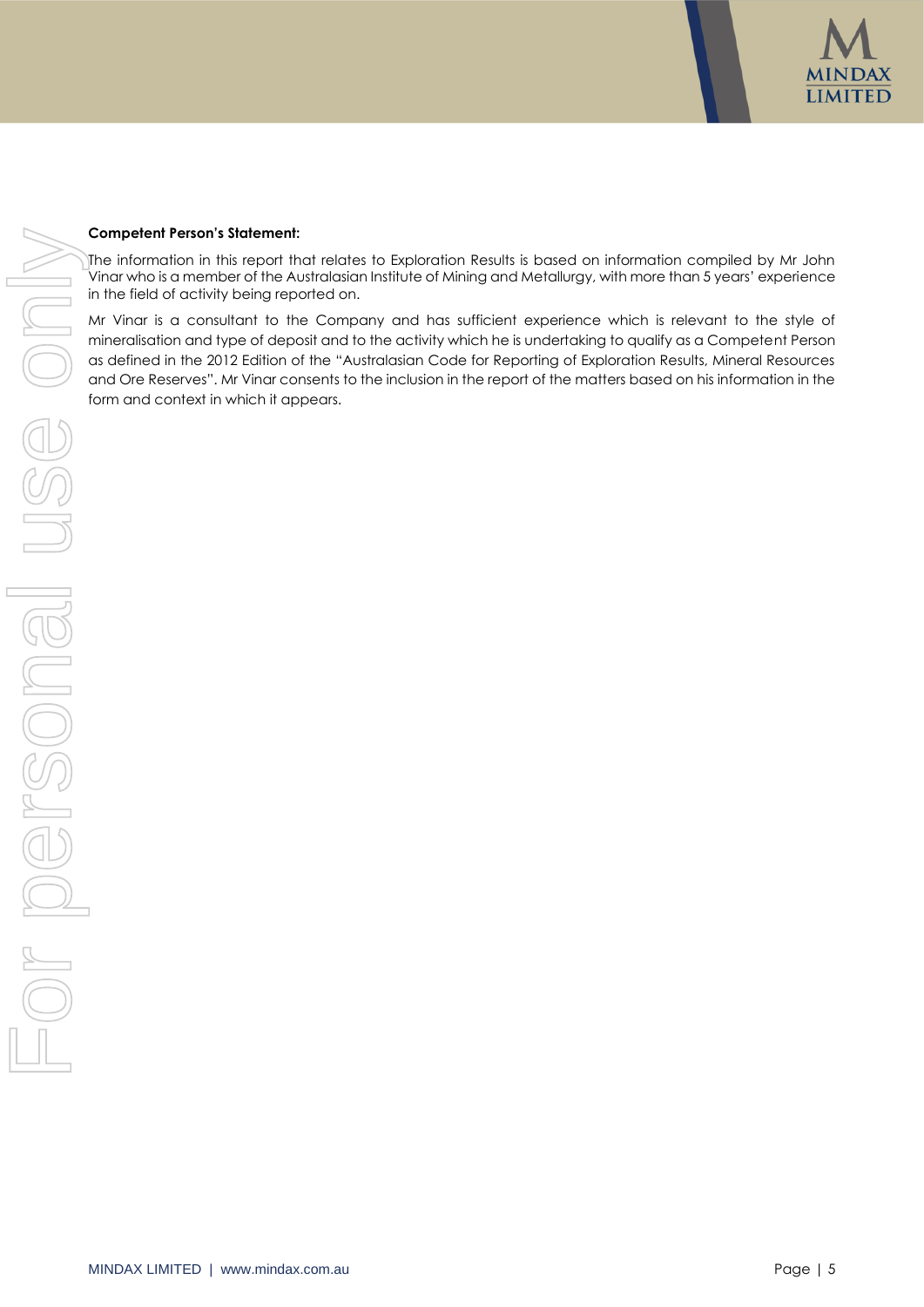

# JORC Code, 2012 Edition – Table 1 report template Review results for updating per JORC 2012- refer below table

# Section 1 Sampling Techniques and Data

| JORC Code, 2012 Edition - Table 1 report template             |                                                                                                                                                                                                                                                                                                                                                                                                                                                                                                                                                                                                                                                                                                                                                                                                                                                                                                                                                                                                                                                                                                                        |                                                                                                                                                                                                                                                                                                        |  |
|---------------------------------------------------------------|------------------------------------------------------------------------------------------------------------------------------------------------------------------------------------------------------------------------------------------------------------------------------------------------------------------------------------------------------------------------------------------------------------------------------------------------------------------------------------------------------------------------------------------------------------------------------------------------------------------------------------------------------------------------------------------------------------------------------------------------------------------------------------------------------------------------------------------------------------------------------------------------------------------------------------------------------------------------------------------------------------------------------------------------------------------------------------------------------------------------|--------------------------------------------------------------------------------------------------------------------------------------------------------------------------------------------------------------------------------------------------------------------------------------------------------|--|
| <b>Review results for updating per JORC 2012- refer below</b> |                                                                                                                                                                                                                                                                                                                                                                                                                                                                                                                                                                                                                                                                                                                                                                                                                                                                                                                                                                                                                                                                                                                        |                                                                                                                                                                                                                                                                                                        |  |
| table                                                         |                                                                                                                                                                                                                                                                                                                                                                                                                                                                                                                                                                                                                                                                                                                                                                                                                                                                                                                                                                                                                                                                                                                        |                                                                                                                                                                                                                                                                                                        |  |
|                                                               | <b>Section 1 Sampling Techniques and Data</b>                                                                                                                                                                                                                                                                                                                                                                                                                                                                                                                                                                                                                                                                                                                                                                                                                                                                                                                                                                                                                                                                          |                                                                                                                                                                                                                                                                                                        |  |
|                                                               | (Criteria in this section apply to all succeeding sections.)                                                                                                                                                                                                                                                                                                                                                                                                                                                                                                                                                                                                                                                                                                                                                                                                                                                                                                                                                                                                                                                           |                                                                                                                                                                                                                                                                                                        |  |
| Leriteria                                                     | <b>JORC Code explanation</b>                                                                                                                                                                                                                                                                                                                                                                                                                                                                                                                                                                                                                                                                                                                                                                                                                                                                                                                                                                                                                                                                                           | <b>Commentary</b>                                                                                                                                                                                                                                                                                      |  |
| <b>Sampling</b><br>techniques                                 | Nature and quality of sampling (eg cut<br>channels, random chips, or specific<br>specialised industry standard measurement<br>tools appropriate to the minerals under<br>investigation, such as down hole gamma<br>sondes, or handheld XRF instruments, etc).<br>These examples should not be taken as<br>limiting the broad meaning of sampling.<br>Include reference to measures taken to ensure<br>sample representivity and the appropriate<br>calibration of any measurement tools or<br>systems used.<br>Aspects of the determination of mineralisation<br>that are Material to the Public Report.<br>In cases where 'industry standard' work has<br>been done this would be relatively simple (eg<br>'reverse circulation drilling was used to obtain<br>1 m samples from which 3 kg was pulverised<br>to produce a 30 g charge for fire assay'). In<br>other cases more explanation may be<br>required, such as where there is coarse gold<br>that has inherent sampling problems. Unusual<br>commodities or mineralisation types (eg<br>submarine nodules) may warrant disclosure of<br>detailed information. | Sub - Audio Magnetics, Collected by GAP<br>Geophysics<br>Transmitter Gap GeoPak HPTX-80 (Gap<br>Asset 802)<br>Instrument Gap Geophysics TM-7B SAM<br>Receiver S/N 127<br>Sensor Geometrics G-822 Cs Vapour<br>50-100m line spacing<br>sample interval along line<br><b>MMC 0.7m</b><br><b>TMI 0.4m</b> |  |
| Drilling<br>techniques                                        | Drill type (eg core, reverse circulation, open-<br>hole hammer, rotary air blast, auger, Bangka,<br>sonic, etc) and details (eg core diameter, triple<br>or standard tube, depth of diamond tails, face-<br>sampling bit or other type, whether core is<br>oriented and if so, by what method, etc).                                                                                                                                                                                                                                                                                                                                                                                                                                                                                                                                                                                                                                                                                                                                                                                                                   | Not applicable, no drilling was undertaken.                                                                                                                                                                                                                                                            |  |
| <b>Drill sample</b><br>recovery                               | Method of recording and assessing core and<br>chip sample recoveries and results assessed.<br>Measures taken to maximise sample recovery<br>٠<br>and ensure representative nature of the<br>samples.<br>Whether a relationship exists between sample<br>٠<br>recovery and grade and whether sample bias<br>may have occurred due to preferential<br>loss/gain of fine/coarse material.                                                                                                                                                                                                                                                                                                                                                                                                                                                                                                                                                                                                                                                                                                                                 | Not applicable, no drilling was undertaken.                                                                                                                                                                                                                                                            |  |
| Logging                                                       | Whether core and chip samples have been<br>٠<br>geologically and geotechnically logged to a<br>level of detail to support appropriate Mineral                                                                                                                                                                                                                                                                                                                                                                                                                                                                                                                                                                                                                                                                                                                                                                                                                                                                                                                                                                          | Not applicable, no drilling was undertaken.                                                                                                                                                                                                                                                            |  |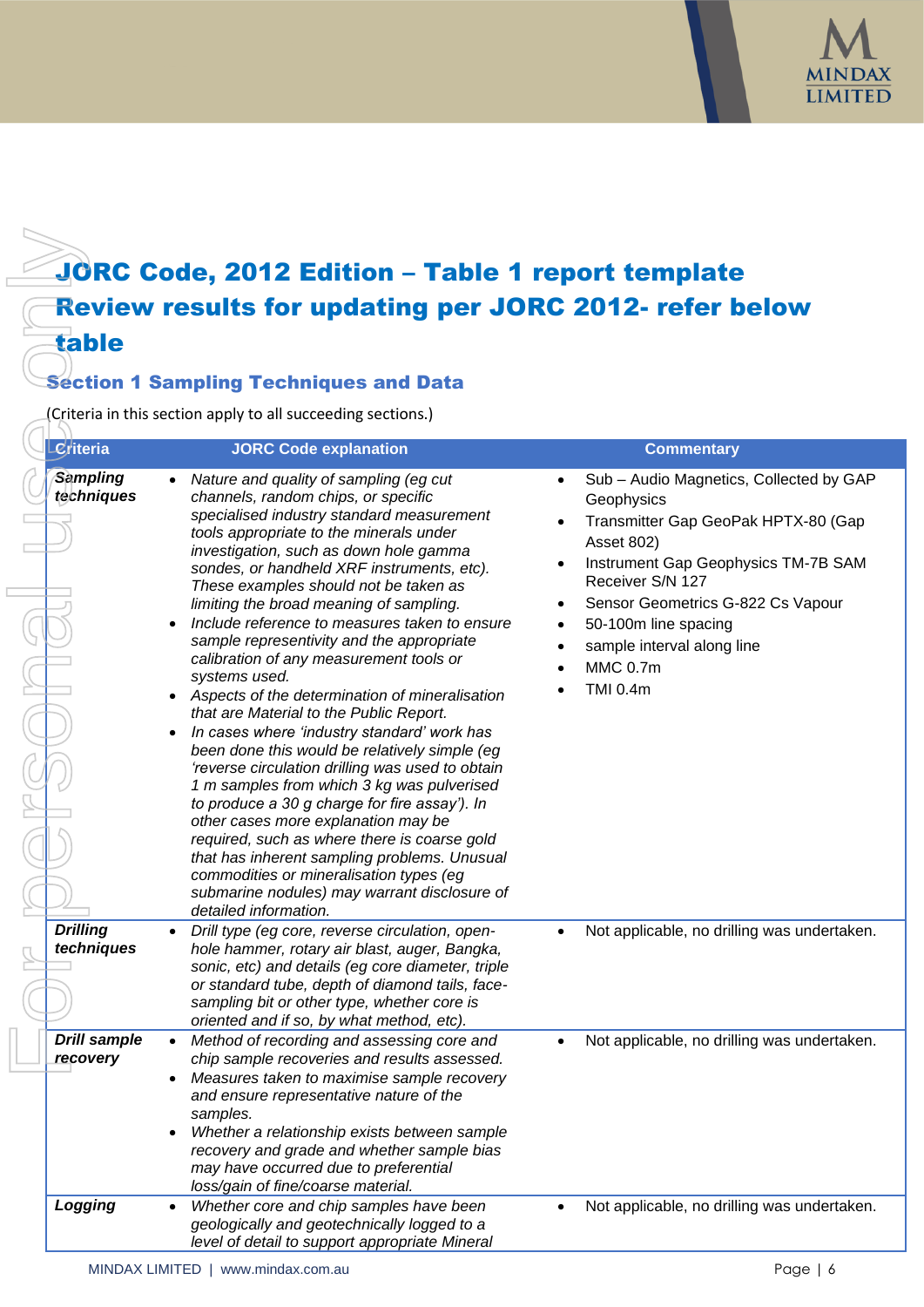

| <b>Criteria</b>                                                      | <b>JORC Code explanation</b>                                                                                                                                                                                                                                                                                                                                                                                                                                                                                                                                                                           | <b>Commentary</b>                                                                                                 |
|----------------------------------------------------------------------|--------------------------------------------------------------------------------------------------------------------------------------------------------------------------------------------------------------------------------------------------------------------------------------------------------------------------------------------------------------------------------------------------------------------------------------------------------------------------------------------------------------------------------------------------------------------------------------------------------|-------------------------------------------------------------------------------------------------------------------|
|                                                                      | Resource estimation, mining studies and<br>metallurgical studies.<br>Whether logging is qualitative or quantitative in<br>nature. Core (or costean, channel, etc)<br>photography.<br>The total length and percentage of the<br>relevant intersections logged.                                                                                                                                                                                                                                                                                                                                          |                                                                                                                   |
| Sub-<br>sampling<br>techniques<br>and sample<br>preparation          | If core, whether cut or sawn and whether<br>quarter, half or all core taken.<br>For all sample types, the nature, quality and<br>appropriateness of the sample preparation<br>technique.<br>Quality control procedures adopted for all sub-<br>sampling stages to maximise representivity of<br>samples.<br>Measures taken to ensure that the sampling is<br>representative of the in situ material collected,<br>including for instance results for field<br>duplicate/second-half sampling.<br>Whether sample sizes are appropriate to the<br>$\bullet$<br>grain size of the material being sampled. | SAM Data were collected perpendicular to<br>the main geological strike.                                           |
| <b>Quality of</b><br>assay data<br>and<br><b>laboratory</b><br>tests | The nature, quality and appropriateness of the<br>$\bullet$<br>assaying and laboratory procedures used and<br>whether the technique is considered partial or<br>total.<br>Nature of quality control procedures adopted<br>(eg standards, blanks, duplicates, external<br>laboratory checks) and whether acceptable<br>levels of accuracy (ie lack of bias) and<br>precision have been established.                                                                                                                                                                                                     | All data was quality checked by the<br>$\bullet$<br>contractor GAP Geophysics                                     |
| Verification<br>of sampling<br>and<br>assaying                       | The verification of significant intersections by<br>either independent or alternative company<br>personnel.<br>The use of twinned holes.<br>Documentation of primary data, data entry<br>procedures, data verification, data storage<br>(physical and electronic) protocols.<br>Discuss any adjustment to assay data.<br>$\bullet$                                                                                                                                                                                                                                                                     | Not applicable, no drilling was undertaken.                                                                       |
| <b>Location of</b><br>data points                                    | Accuracy and quality of surveys used to locate<br>$\bullet$<br>drill holes (collar and down-hole surveys),<br>trenches, mine workings and other locations<br>used in Mineral Resource estimation.<br>Specification of the grid system used.<br>Quality and adequacy of topographic control.                                                                                                                                                                                                                                                                                                            | SAM collection used Trimble GPS Ag-114<br>with Fugro OmniStar Real-time 1m<br>corrections, in GDA94 / MGA Zone 50 |
| Data spacing<br>and<br>distribution                                  | Data spacing for reporting of Exploration<br>$\bullet$<br>Results.<br>Whether the data spacing and distribution is<br>sufficient to establish the degree of geological<br>and grade continuity appropriate for the<br>Mineral Resource and Ore Reserve estimation<br>procedure(s) and classifications applied.<br>Whether sample compositing has been<br>applied.                                                                                                                                                                                                                                      | SAM data<br>50-100m line spacing<br>sample interval along line<br><b>MMC 0.7m</b><br><b>TMI 0.4m</b>              |

 $\mathbb{R}$ 

 $\equiv$ 

 $\Box$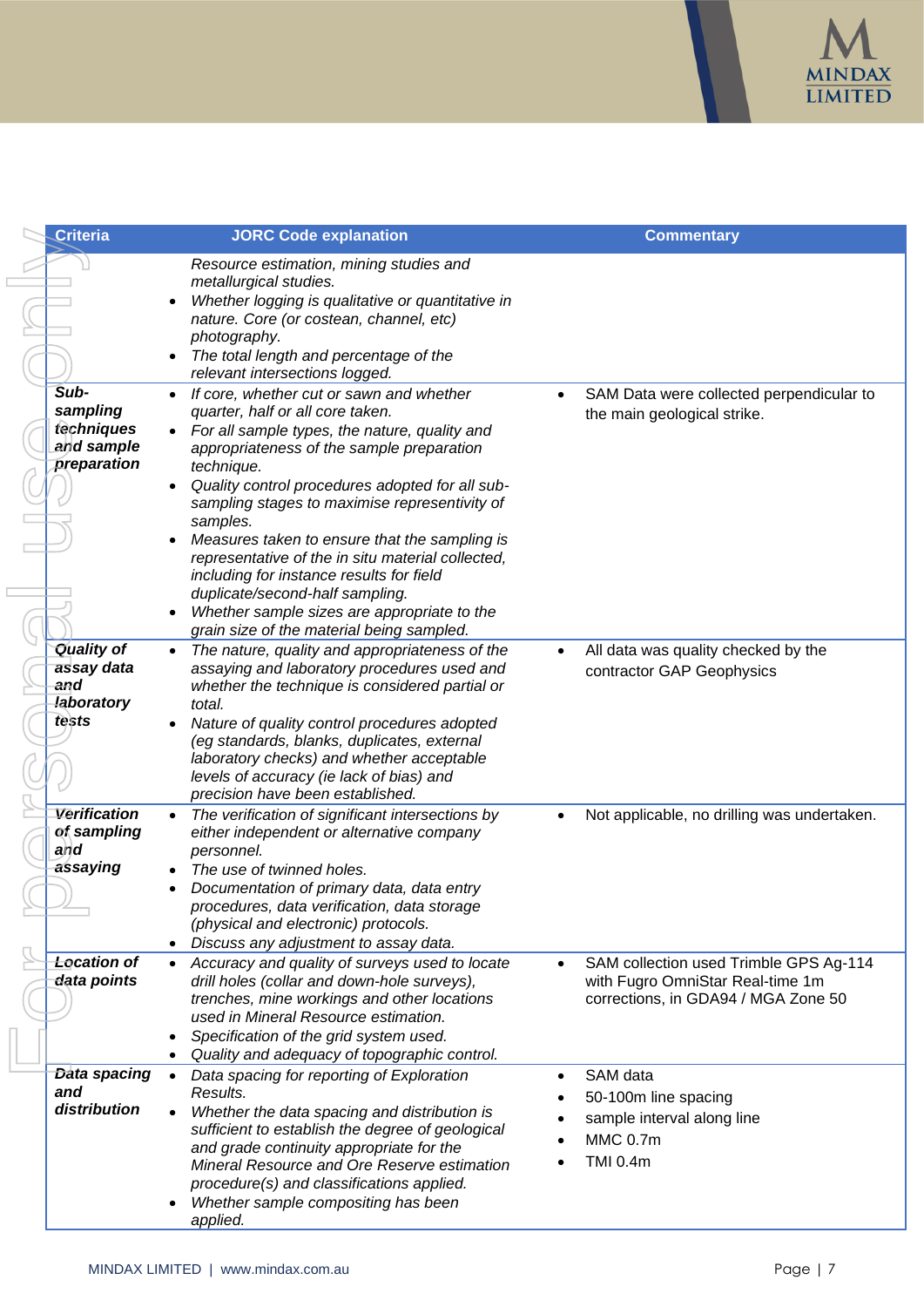

|  | <b>Criteria</b>                                                                               | <b>JORC Code explanation</b>                                                                                                                                                                                                                                                                                                                                                                  | <b>Commentary</b>                                                                                                                                                                     |
|--|-----------------------------------------------------------------------------------------------|-----------------------------------------------------------------------------------------------------------------------------------------------------------------------------------------------------------------------------------------------------------------------------------------------------------------------------------------------------------------------------------------------|---------------------------------------------------------------------------------------------------------------------------------------------------------------------------------------|
|  | <b>Orientation</b><br>of data in<br><i>relation to</i><br>geological<br><del>st</del> ructure | Whether the orientation of sampling achieves<br>unbiased sampling of possible structures and<br>the extent to which this is known, considering<br>the deposit type.<br>If the relationship between the drilling<br>orientation and the orientation of key<br>mineralised structures is considered to have<br>introduced a sampling bias, this should be<br>assessed and reported if material. | <b>SAM Data</b><br>$\bullet$<br>Lines are approximate perpendicular to<br>$\bullet$<br>geological strike<br>Current injected approximal parallel to<br>$\bullet$<br>geological strike |
|  | <b>Sample</b><br>security                                                                     | The measures taken to ensure sample<br>security.                                                                                                                                                                                                                                                                                                                                              | All data is stored securely by the contractor<br>$\bullet$<br>GAP Geophysics and by southern<br>Geoscience Consultants.                                                               |
|  | <b>Audits or</b><br>reviews                                                                   | The results of any audits or reviews of<br>sampling techniques and data.                                                                                                                                                                                                                                                                                                                      | Not applicable, no drilling was undertaken.                                                                                                                                           |

# Section 2 Reporting of Exploration Results

 $\overline{\phantom{a}}$ 

| <b>Criteria</b>                                                                         | <b>JORC Code explanation</b>                                                                                                                                                                                                                                                                                                                                                                                                                                                              | <b>Commentary</b>                                                                                                                                   |
|-----------------------------------------------------------------------------------------|-------------------------------------------------------------------------------------------------------------------------------------------------------------------------------------------------------------------------------------------------------------------------------------------------------------------------------------------------------------------------------------------------------------------------------------------------------------------------------------------|-----------------------------------------------------------------------------------------------------------------------------------------------------|
| <b>Orientation</b><br>$\bullet$<br>of data in<br>relation to<br>geological<br>structure | Whether the orientation of sampling achieves<br>unbiased sampling of possible structures and<br>the extent to which this is known, considering<br>the deposit type.<br>If the relationship between the drilling<br>orientation and the orientation of key<br>mineralised structures is considered to have<br>introduced a sampling bias, this should be<br>assessed and reported if material.                                                                                             | <b>SAM Data</b><br>Lines are approximate perpendicular to<br>geological strike<br>Current injected approximal parallel to<br>٠<br>geological strike |
| <b>Sample</b><br>$\bullet$<br>security<br>security.                                     | The measures taken to ensure sample                                                                                                                                                                                                                                                                                                                                                                                                                                                       | All data is stored securely by the contractor<br>$\bullet$<br>GAP Geophysics and by southern<br>Geoscience Consultants.                             |
| <b>Audits or</b><br>$\bullet$<br>reviews                                                | The results of any audits or reviews of<br>sampling techniques and data.                                                                                                                                                                                                                                                                                                                                                                                                                  | Not applicable, no drilling was undertaken.<br>$\bullet$                                                                                            |
| Criteria                                                                                | <b>Section 2 Reporting of Exploration Results</b><br>(Criteria listed in the preceding section also apply to this section.)<br><b>JORC Code explanation</b>                                                                                                                                                                                                                                                                                                                               |                                                                                                                                                     |
|                                                                                         |                                                                                                                                                                                                                                                                                                                                                                                                                                                                                           | <b>Commentary</b>                                                                                                                                   |
| <b>Mineral tenement and land</b><br>tenure status                                       | Type, reference name/number,<br>$\bullet$<br>location and ownership<br>including agreements or<br>material issues with third<br>parties such as joint ventures,<br>partnerships, overriding<br>royalties, native title interests,<br>historical sites, wilderness or<br>national park and<br>environmental settings.<br>The security of the tenure held<br>$\bullet$<br>at the time of reporting along<br>with any known impediments<br>to obtaining a licence to<br>operate in the area. | • E51/1705 owned 100% by Mindax Limited.                                                                                                            |
| <b>Exploration done by other</b><br>parties                                             | Acknowledgment and<br>appraisal of exploration by<br>other parties.                                                                                                                                                                                                                                                                                                                                                                                                                       | Previous drilling in this area was completed by<br>Mindax Limited.                                                                                  |
|                                                                                         |                                                                                                                                                                                                                                                                                                                                                                                                                                                                                           | This work has been checked for quality as far as<br>possible.                                                                                       |
| Geology                                                                                 | Deposit type, geological setting<br>and style of mineralisation.                                                                                                                                                                                                                                                                                                                                                                                                                          | Exploration is focussed on shear hosted gold<br>deposits located in the Murchison - Meekatharra<br>Greenstone Belt.                                 |
| <b>Drill hole Information</b>                                                           | A summary of all information<br>$\bullet$<br>material to the understanding<br>of the exploration results<br>including a tabulation of the<br>following information for all<br>Material drill holes:<br>easting and northing of the<br>drill hole collar                                                                                                                                                                                                                                   | Not applicable, no drilling undertaken.                                                                                                             |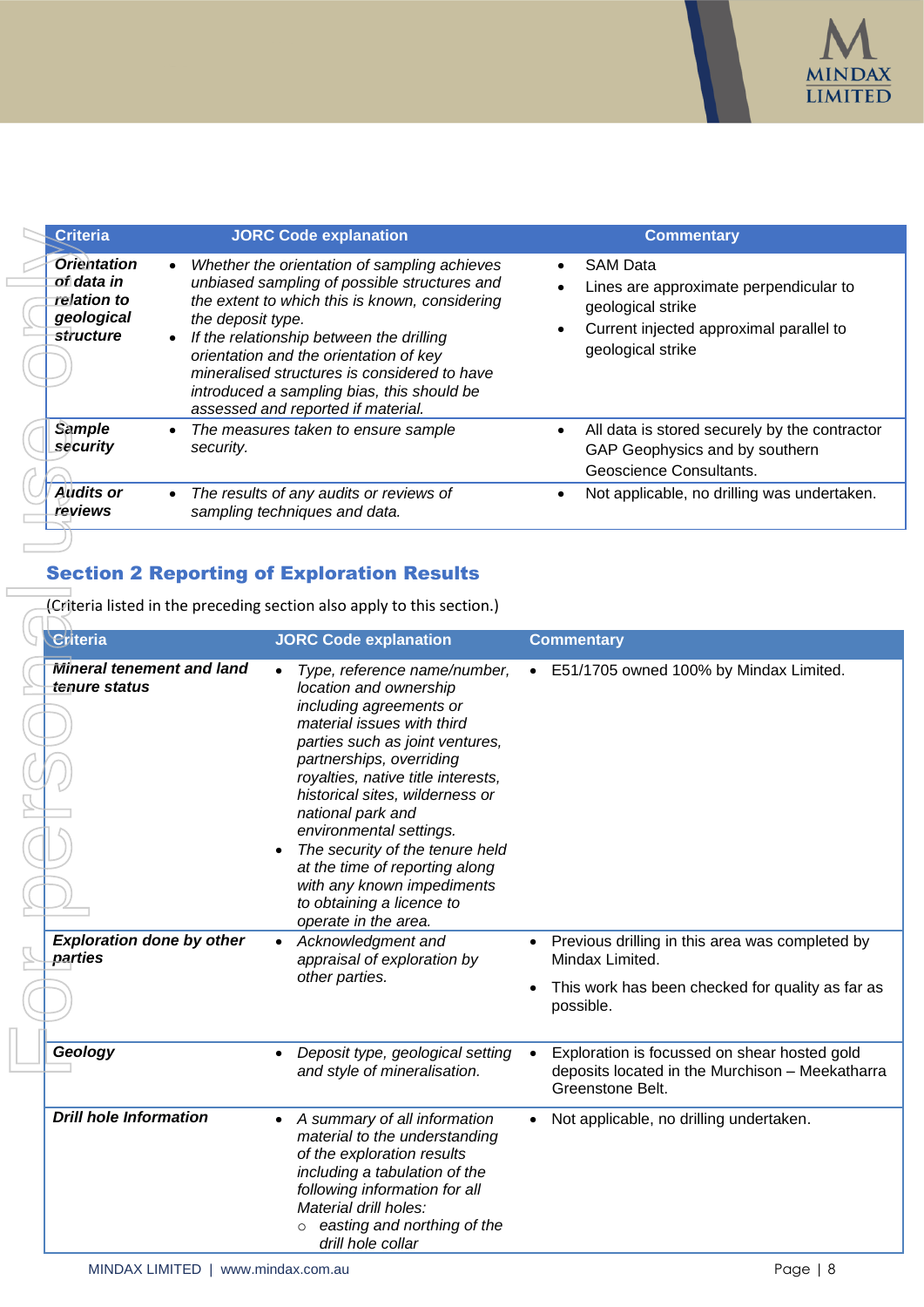

| <b>Criteria</b>                                                               | <b>JORC Code explanation</b>                                                                                                                                                                                                                                                                                                                                                                                                                                                                                                                                                                                               | <b>Commentary</b>                       |
|-------------------------------------------------------------------------------|----------------------------------------------------------------------------------------------------------------------------------------------------------------------------------------------------------------------------------------------------------------------------------------------------------------------------------------------------------------------------------------------------------------------------------------------------------------------------------------------------------------------------------------------------------------------------------------------------------------------------|-----------------------------------------|
|                                                                               | elevation or RL (Reduced<br>$\circ$<br>Level - elevation above sea<br>level in metres) of the drill<br>hole collar<br>dip and azimuth of the hole<br>$\circ$<br>down hole length and<br>$\circ$<br>interception depth<br>hole length.<br>$\circ$<br>If the exclusion of this<br>information is justified on the<br>basis that the information is not<br>Material and this exclusion<br>does not detract from the<br>understanding of the report,<br>the Competent Person should<br>clearly explain why this is the                                                                                                         |                                         |
| Data aggregation methods                                                      | case.<br>In reporting Exploration<br>Results, weighting averaging<br>techniques, maximum and/or<br>minimum grade truncations (eg<br>cutting of high grades) and cut-<br>off grades are usually Material<br>and should be stated.<br>Where aggregate intercepts<br>incorporate short lengths of<br>high grade results and longer<br>lengths of low grade results,<br>the procedure used for such<br>aggregation should be stated<br>and some typical examples of<br>such aggregations should be<br>shown in detail.<br>The assumptions used for any<br>reporting of metal equivalent<br>values should be clearly<br>stated. | Not applicable, no drilling undertaken. |
| <b>Relationship between</b><br>mineralisation widths and<br>intercept lengths | These relationships are<br>particularly important in the<br>reporting of Exploration<br>Results.<br>If the geometry of the<br>$\bullet$<br>mineralisation with respect to<br>the drill hole angle is known, its<br>nature should be reported.<br>If it is not known and only the<br>down hole lengths are<br>reported, there should be a<br>clear statement to this effect<br>(eg 'down hole length, true<br>width not known').                                                                                                                                                                                            | Not applicable, no drilling undertaken. |
| <b>Diagrams</b>                                                               | Appropriate maps and sections<br>(with scales) and tabulations of<br>intercepts should be included<br>for any significant discovery                                                                                                                                                                                                                                                                                                                                                                                                                                                                                        | Refer to figures in document.           |